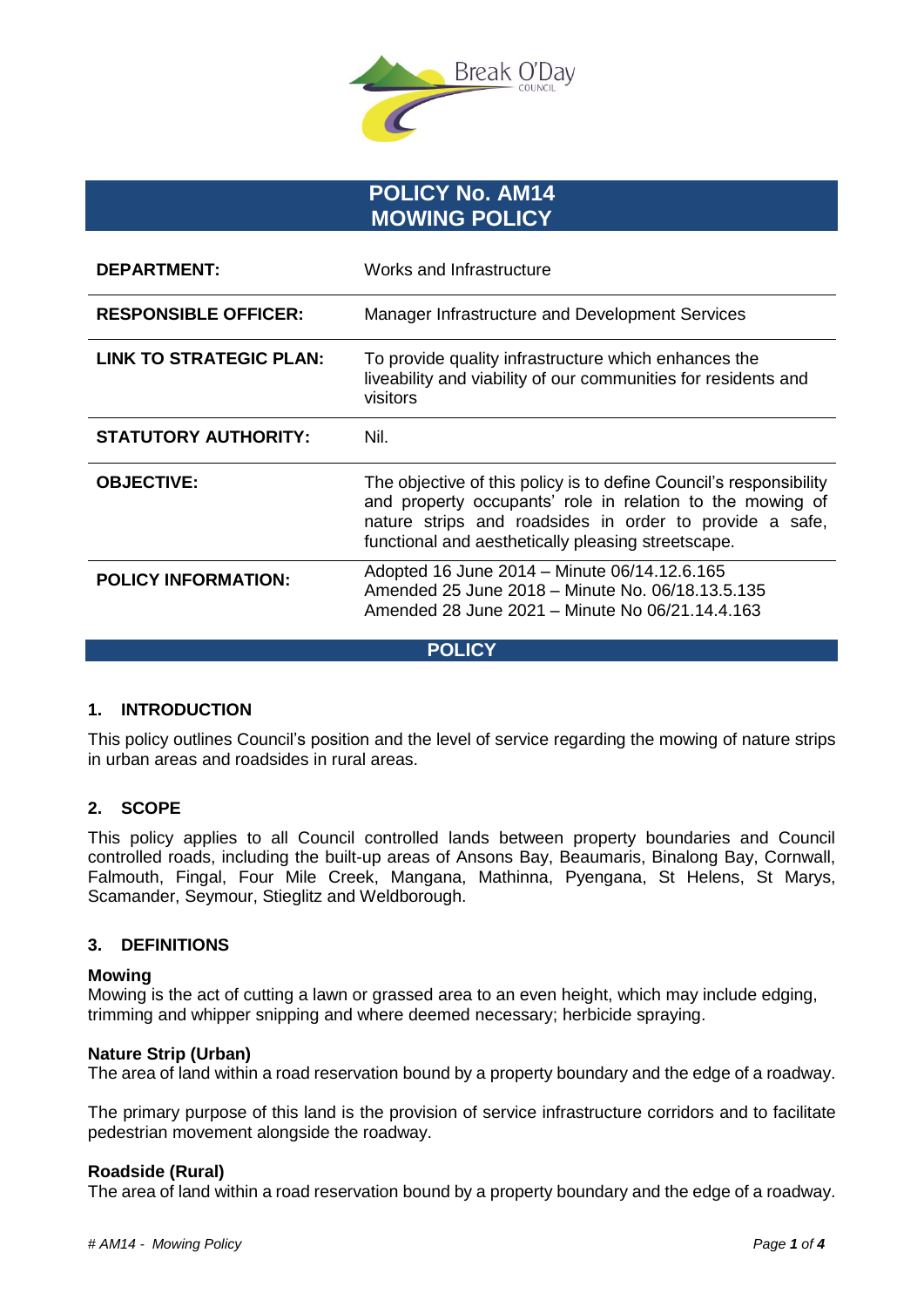

The primary purpose of this land is to accommodate roadside stormwater drainage, road delineation (e.g. guideposts), directional and information signage and roadside infrastructure (e.g. telecommunications wiring). Mowing will improve the visibility of wildlife, roadside infrastructure, signage and other vehicles using the road.

# **4. ACCEPTABLE CONDITION OF NATURE STRIPS AND ROADSIDES**

A nature strip should be maintained to a reasonable level of appearance. This usually translates to the regular mowing of grass throughout the year, in order to keep the nature strip aesthetically pleasing and conforming to the overall streetscape of our urban areas.

Rural roadsides should be maintained to ensure roadside drains function properly and to provide and maintain safe sight distance for motorists and other road users

## **5. COUNCIL'S RESPONSIBILITY REGARDING MOWING**

Council will maintain urban nature strips and rural roadsides according to four (4) levels:

| Level | <b>Level Description</b>                    | Service Level                                                                                                                                                                                                                                                                                                                                                                                                                                                                                                | Frequency                                                                                    |
|-------|---------------------------------------------|--------------------------------------------------------------------------------------------------------------------------------------------------------------------------------------------------------------------------------------------------------------------------------------------------------------------------------------------------------------------------------------------------------------------------------------------------------------------------------------------------------------|----------------------------------------------------------------------------------------------|
| 1     | <b>Urban Public</b><br>Amenity              | Council will maintain nature strips adjoining<br>or within:<br>Public reserve areas such as parks,<br>$\bullet$<br>gardens and playgrounds;<br>Council facilities such as public<br>$\bullet$<br>buildings, recreation grounds and<br>sports grounds; and<br>Central business areas;                                                                                                                                                                                                                         | Normally four (4) to<br>six (6) weeks rotation<br>dependent on growing<br>season.            |
| 2     | <b>Urban Other</b><br>Areas                 | Council does not maintain nature strips in<br>front of private, commercial and industrial<br>properties, including government agencies.<br>If there is genuine and demonstrated<br>hardship based on medical evidence or<br>financial constraints, residents may apply to<br>the General Manager for intervention.<br>Written submissions will be assessed<br>according to the resident's individual<br>circumstances.<br>If approved, council will only mow four (4)<br>times during a twelve month period. | No maintenance<br>unless otherwise<br>approved by the<br><b>Councils General</b><br>Manager. |
| 3     | <b>Fingal Rural</b><br><b>Living Blocks</b> | Council will slash nature strips in front of<br>private properties under this exemption.                                                                                                                                                                                                                                                                                                                                                                                                                     | Maximum of twice in a<br>12 month period.                                                    |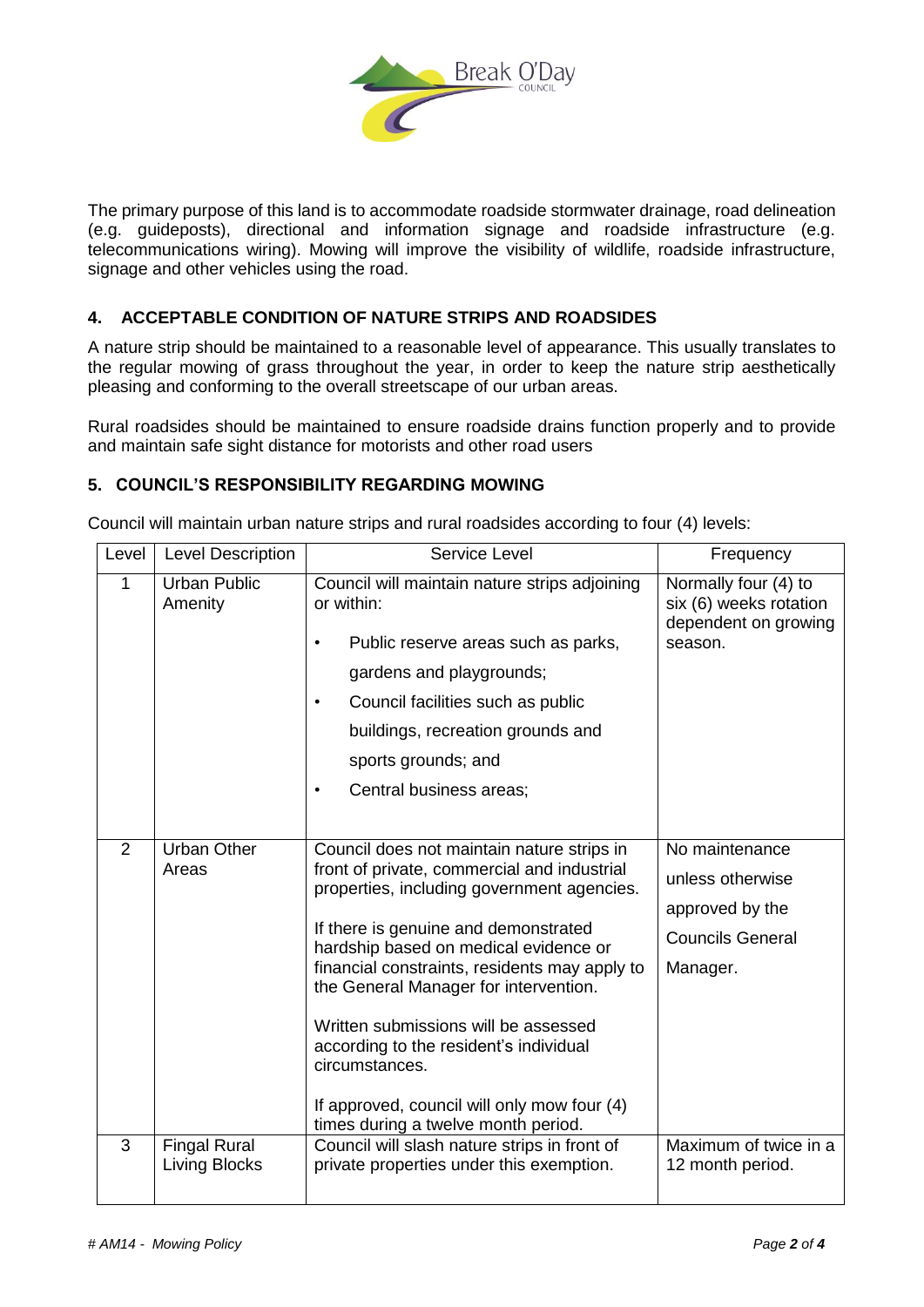

| 4 | <b>Rural Roads</b> | Roadside slashing Class 1 roads being -<br>Major Rural Road (sealed)<br>Carries heavy commercial traffic<br>Vehicle count greater than 2000<br>vehicles per day<br>Major tourist destination or route.                      | Six (6) months                                                |
|---|--------------------|-----------------------------------------------------------------------------------------------------------------------------------------------------------------------------------------------------------------------------|---------------------------------------------------------------|
|   |                    | Roadside slashing Class 2 roads being -<br>Rural collector road sealed or<br>unsealed<br>Carries heavy commercial traffic<br>Vehicle count between 1,000 and<br>2,000 vehicles per day with seasonal<br>high traffic count. | Twelve (12) months.                                           |
|   |                    | Roadside slashing Class 3 roads being -<br>Rural collector or through road<br>sealed or unsealed.<br>Minor tourist and commercial traffic.                                                                                  | No maintenance<br>unless there is an<br>emerging safety risk. |
|   |                    | Roadside slashing Class 4 roads being -<br>Gravel surfaced rural road<br>Not a through road<br>Minor commercial traffic<br>Vehicle count less than 100 vehicles<br>per day.                                                 | No maintenance<br>unless there is an<br>emerging safety risk  |
|   |                    | Roadside slashing Class 5 roads being-<br>Unformed road                                                                                                                                                                     | No maintenance.                                               |